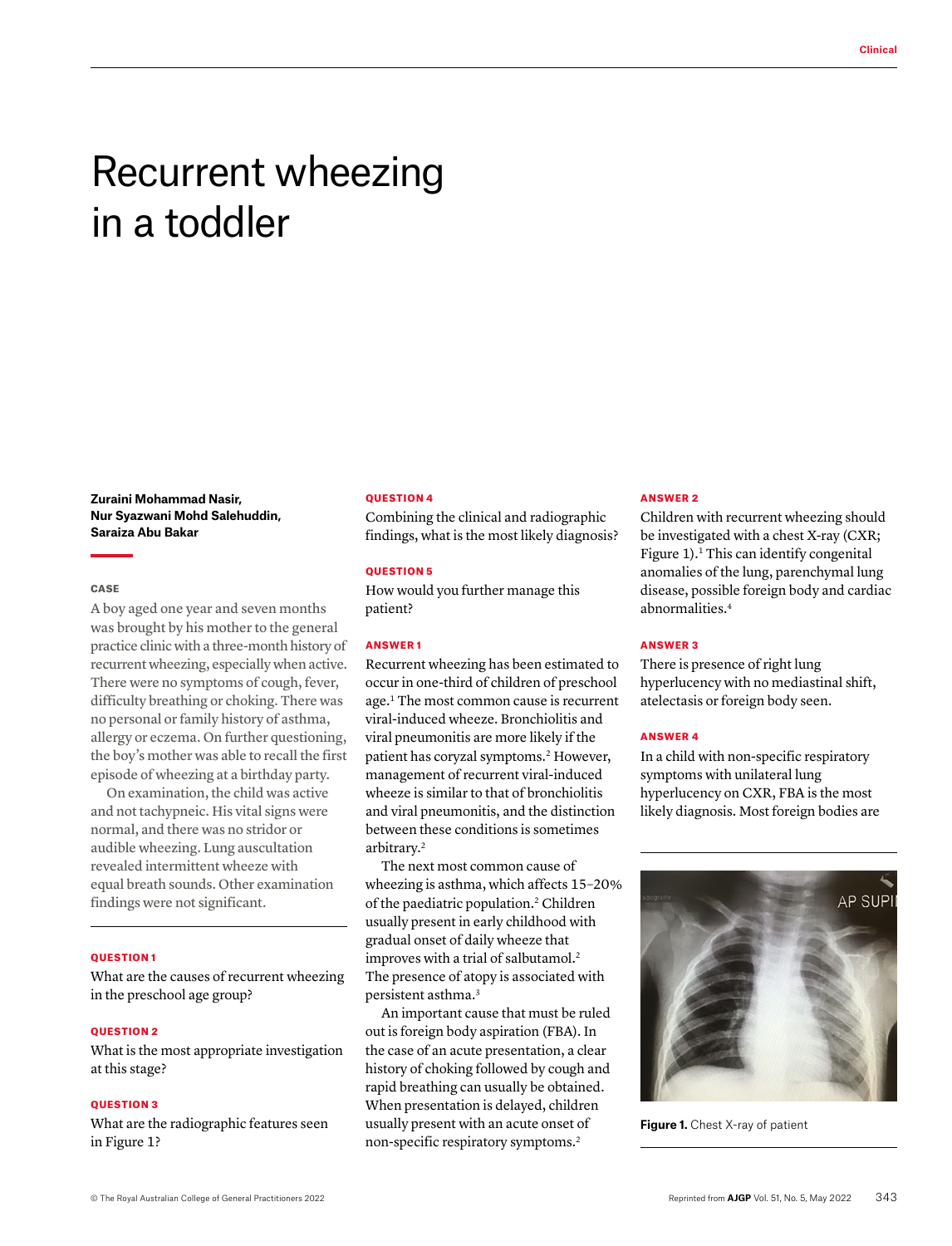radiolucent and not visualised on CXR. However, the presence of unilateral hyperlucent lung and post-obstructive lobar or segmental infiltrates should raise suspicion of FBA.<sup>5</sup> It is important to note that CXR may be normal in approximately 50% of FBA cases and should not be used to exclude the diagnosis.<sup>5</sup>

#### ANSWER 5

FBA is a medical emergency. The next management step is to proceed with appropriate hospital referral, preferably to a centre with an experienced paediatrician; ear, nose and throat surgeon; and anesthetist for diagnostic and therapeutic bronchoscopy. In cases lacking suggestive findings, diagnosis can also be accomplished with high-resolution computed tomography (HRCT) of the thorax.<sup>5</sup> HRCT has the advantage of avoiding unnecessary invasive intervention if the finding is normal.5 Additionally, HRCT can locate the exact site of foreign body, making retrieval easier.

## CASE CONTINUED

The child was referred to a tertiary hospital for further management. HRCT of the thorax showed an irregular lesion at the distal right main bronchus causing luminal obstruction (Figure 2). The patient underwent bronchoscopy under general anaesthesia, and a small plastic flower decoration was removed from the right main bronchus (Figure 3). Bronchial lavage culture grew *Klebsiella pneumoniae*. The patient was discharged after completing one week of antibiotics.

## **OUESTION 6**

Why are children at higher risk of aspiration than adults?

## QUESTION 7

How common is delayed presentation of FBA?

#### QUESTION 8

What public health measures must be taken to prevent FBA?

## ANSWER 6

Children are more likely to aspirate than adults because of their lack of molar teeth, immature swallowing mechanism and weak protective laryngeal reflexes.<sup>6</sup> In addition, they like to explore unfamiliar items using their mouths and have a tendency to play while eating.<sup>7</sup> The incidence of FBA is highest in children aged between one and three years, and most studies have shown male predominance.<sup>8</sup>

#### ANSWER 7

In approximately two-thirds of cases, patients present immediately to the emergency department, while the remainder usually present to general practice.7 This is because approximately half of FBA cases occur without adult supervision, hence the choking event is not observed.<sup>9</sup>

## ANSWER 8

FBA is the leading cause of accidental death in children.10 In primary care settings, it is important to increase awareness among parents and carers. Emphasis should be placed on preventive measures such as delaying solid food until the child can swallow effectively, close adult supervision during eating and playing, and keeping 'high-risk' objects out of reach. All new parents and carers should be familiar with basic resuscitation techniques and manoeuvres to perform in the event of an acute episode of choking.<sup>9</sup> These manoeuvres include back slaps in children with ineffective cough followed by abdominal thrusts if back slaps are ineffective.<sup>11</sup>

Educational campaigns can also be conducted at nurseries and schools.

# **Key points**

- **•** FBA must be considered in children with non-resolving respiratory symptoms.
- **•** Chest radiography is indicated for children with recurrent wheezing.
- **•** Primary care physicians can increase awareness among parents during clinic visits.



**Figure 2.** High-resolution computed tomography of the thorax showing an irregular lesion at the distal right main bronchus (arrow)



**Figure 3.** A plastic flower decoration removed from the right main bronchus

### **Authors**

Zuraini Mohammad Nasir MBBS, MRCS-ENT, MS ORL-HNS, Otorhinolaryngologist and Clinical Lecturer, Otorhinolaryngology Department, Faculty of Medicine & Health Sciences, University Putra, Selangor, Malaysia

Nur Syazwani Mohd Salehuddin MD, MS ORL-HNS, Otorhinolaryngologist, Otorhinolaryngology Department, Hospital Serdang, Selangor, Malaysia Saraiza Abu Bakar MD, ORL, Paediatric ORL, Consultant Paediatric Otorhinolaryngologist, Head of Department, Otorhinolaryngology Department, Hospital Serdang, Selangor, Malaysia

Competing interests: None.

Funding: None.

Provenance and peer review: Not commissioned, externally peer reviewed.

### Correspondence to:

[zuraininasir@upm.edu.my](mailto:zuraininasir@upm.edu.my)